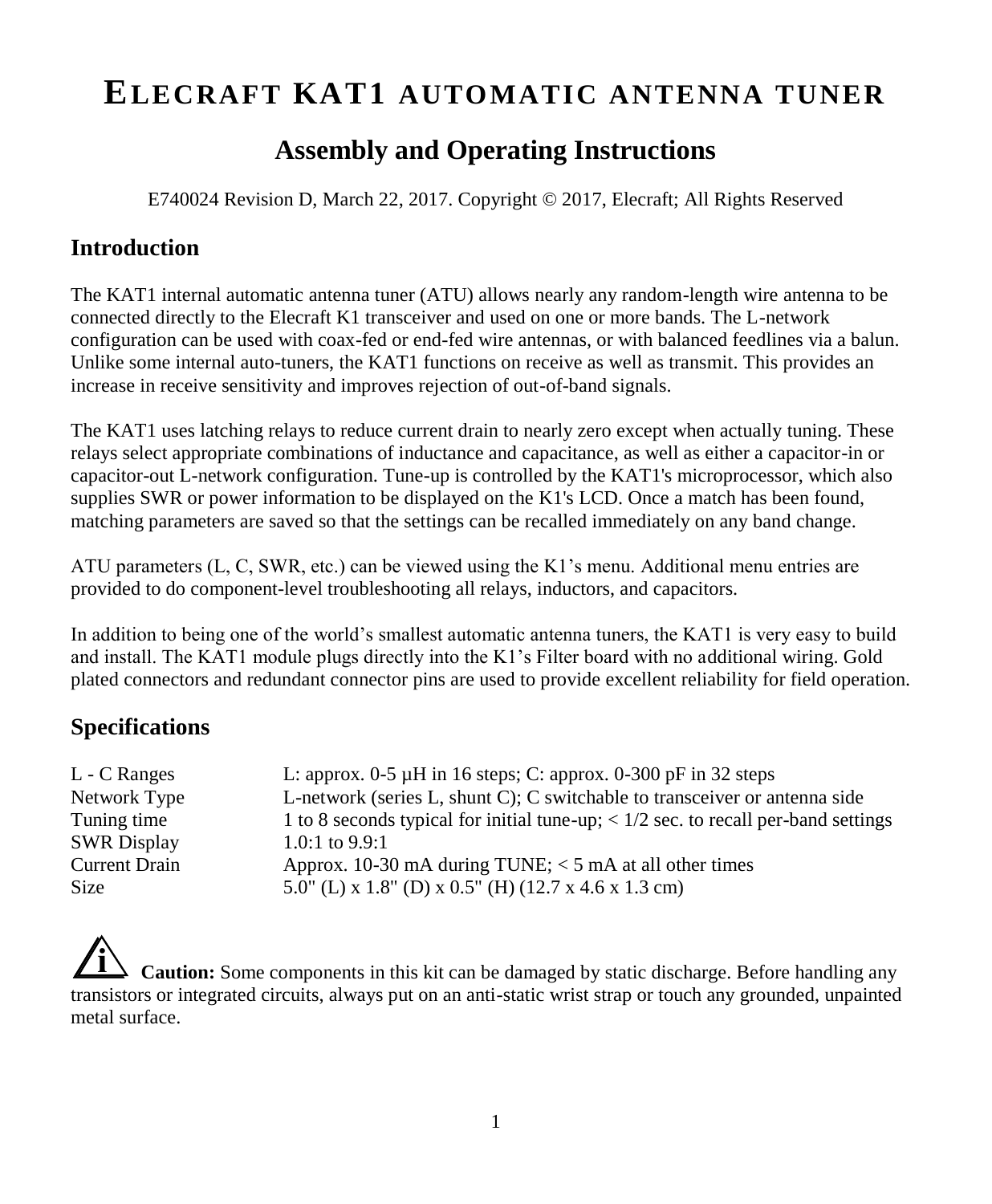# **Parts Inventory**

The table below lists all parts in the kit. The K1 Owner's manual has photographs of similar parts.

| Ref.                   | <b>Description</b>                                       | Part No. | Qty              |
|------------------------|----------------------------------------------------------|----------|------------------|
| C1                     | Capacitor, 10 pF, 500 V NPO disc                         | E530026  | 1                |
| C <sub>2</sub>         | Capacitor, 22 pF, 500 V NPO disc                         | E530027  | 1                |
| C <sub>3</sub>         | Capacitor, 39 pF, 500 V NPO disc                         | E530028  | $\mathbf{1}$     |
| C <sub>4</sub>         | Capacitor, 82 pF, 500 V NPO disc                         | E530029  | 1                |
| $\overline{\text{C5}}$ | Capacitor, 150 pF, 500 V NPO disc ("151")                | E530030  | $\mathbf{1}$     |
| C11, C12, C17          | Capacitor, .001 µF, 25 V("102")                          | E530001  | 3                |
| C13, C14, C16,         | Capacitor, .01 µF, 25 V ("103")                          | E530009  | $\overline{4}$   |
| <b>RF-C76</b>          |                                                          |          |                  |
| C15                    | Capacitor, .047 µF, 25 V ("473")                         | E530025  | $\mathbf{1}$     |
| C10                    | Capacitor, 100 pF, 200 V, NPO disc ("101")               | E530034  | 1                |
| $\overline{C9}$        | Ceramic trimmer, 5-30 pF                                 | E540001  | $\mathbf{1}$     |
| D1, D2                 | Diode, 1N5711                                            | E560004  | $\overline{2}$   |
| D <sub>3</sub>         | Diode, 1N34A                                             | E560000  | $\mathbf{1}$     |
| $FIL-J1$               | Conn., 3-pin female, 0.1" spcg., Samtec SSW-103-01-G-S   | E620009  | $\boldsymbol{2}$ |
| $FL-J2$                | Conn., 5x2 female, 0.1" spcg., Samtec SSW-105-01-G-D     | E620045  | $\overline{2}$   |
| K1-K10                 | DPDT latching relay                                      | E640001  | $10\,$           |
| $L1-L4$                | Toroidal inductor, T37-2 core (RED); see text            | E680006  | $\overline{4}$   |
| P1                     | Conn., 3-pin male, .1" spcg., Samtec MTSW-103-22-G-S-420 | E620046  | $\mathbf{1}$     |
| P2                     | Conn., 5x2 male, .1" spcg., Samtec MTSW-105-22-G-D-420   | E620047  | $\mathbf{1}$     |
| R1, R2                 | Trimmer potentiometer, 100K                              | E520001  | $\boldsymbol{2}$ |
| R <sub>5</sub>         | Resistor, 100 ohms, 5%, 1/4-watt (brown-black-brown)     | E500010  | 1                |
| R3                     | Resistor, 200 ohms, 5%, 1/4-watt (red-black-brown)       | E500020  | 1                |
| R <sub>6</sub>         | Resistor, 1 k, 5%, 1/4-watt (brown-black-red)            | E500013  | $\mathbf{1}$     |
| <b>RF-R39</b>          | Resistor, 1.8 k, 5%, 1/4-watt (brown-gray-red)           | E500004  | $\mathbf{1}$     |
| R4                     | Resistor, 3.3 k, 5%, 1/4-watt (orange-orange-red)        | E500017  | $\mathbf{1}$     |
| $RF-R4$                | Resistor, 5.6 k, 5%, 1/4-watt (green-blue-red)           | E500007  | $\mathbf{1}$     |
| RFC1                   | RF choke, 82 µH, miniature (gray-red-black)              | E690003  | $\mathbf{1}$     |
| T1                     | Toroidal transformer, FT37-43 core (gray); see text      | E680003  | 1                |
| U1                     | IC, Microcontroller, 16C72A, 16F872A or 16C72A           | E610007  | 1                |
| U2                     | IC, Op-amp, LM358                                        | E600010  | 1                |
| Z1                     | Ceramic resonator w/internal capacitors, 4.0 MHz         | E660001  | $\mathbf{1}$     |
| <b>HDWR</b>            | Socket for U1, 28 pins                                   | E620011  | $\mathbf{1}$     |
| <b>HDWR</b>            | #4 split lock washer (2 spares)                          | E700004  | $\overline{4}$   |
| <b>HDWR</b>            | 4-40 x 1" ZN ST Phillips machine screw (2 spares)        | E700047  | $\overline{4}$   |
| <b>HDWR</b>            | Standoff, 3/16" dia. x 5/8", #4 hex, RAF #1323-4-A       | E700048  | $\overline{2}$   |
| <b>MISC</b>            | Enamel wire, #26 Thermaleze, GREEN                       | E760004  | 2 ft.            |
| <b>MISC</b>            | Enamel wire, #26 Thermaleze, RED                         | E760002  | 5 ft.            |
| <b>MISC</b>            | Hookup wire, #24 insulated                               | E760005  | 3"               |
| <b>MISC</b>            | KAT1 PC board                                            | E100112  | $\mathbf{1}$     |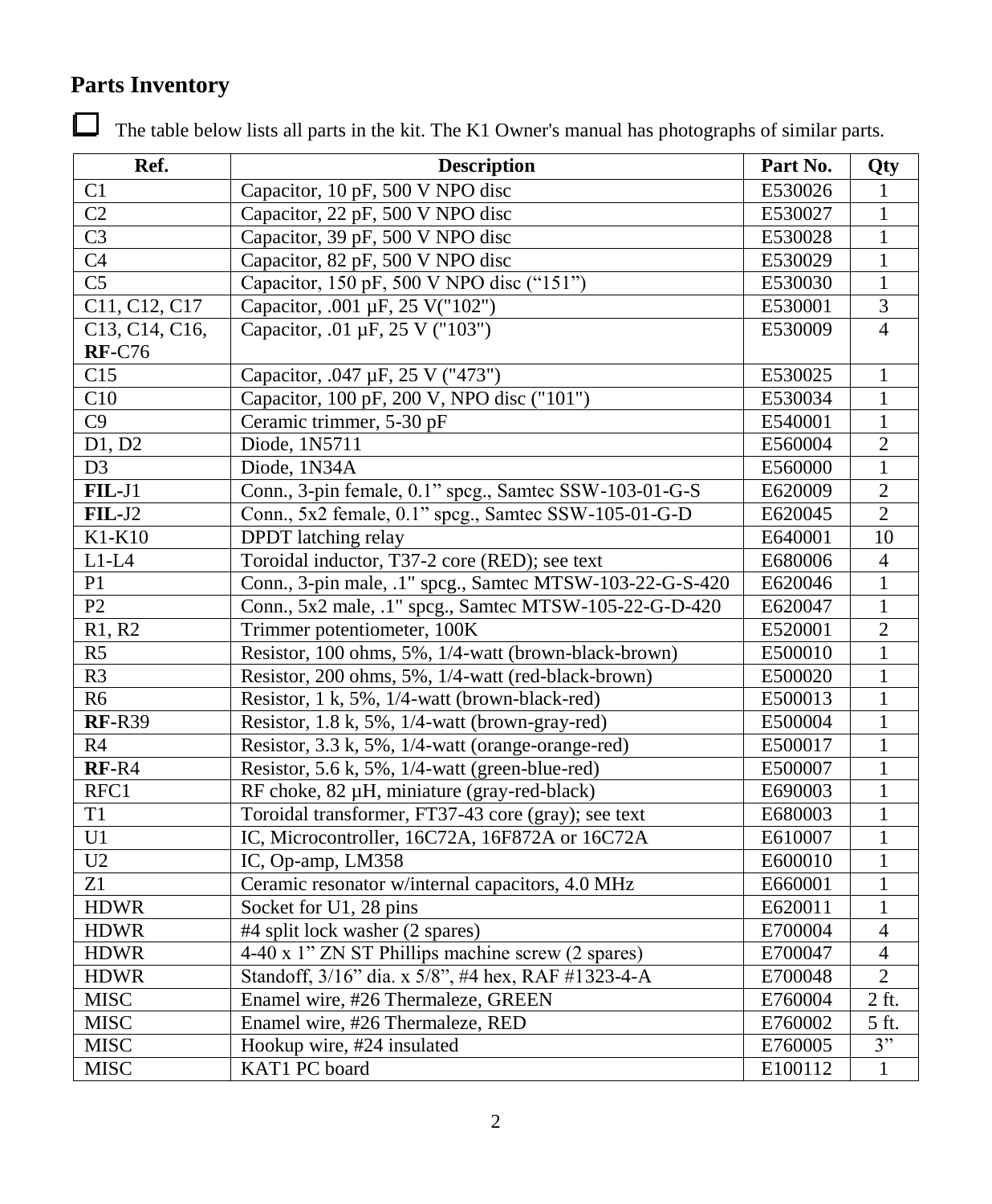### **K1 Firmware Requirements**

To use the KAT1 antenna tuner, you'll need K1 main processor firmware revision **109** or later. (The main processor is U1 on the Front Panel board.) To check the firmware revision, hold any switch when powering up the K1. When you release the switch, the firmware revision will be shown on the LCD.

# **KAT1 PC Board Assembly**

**i** A fine-point, temperature-controlled soldering iron (700-800 degrees F) is required to assemble this kit. A high-wattage iron or one with a wide tip may damage components, pads, or traces. Use a minimum amount of solder to avoid ground shorts.

| $\sqrt{\mathbf{i}}$ Install components only in the order described below. Double-check all values before soldering, |
|---------------------------------------------------------------------------------------------------------------------|
| since removing parts from double-sided PC boards can be difficult.                                                  |

Place relays at locations K1-K5, with the white-striped end of each relay oriented as shown by its component outline, but do not solder. **Do not bend the relay leads.** Note: The reference designators for the relays may be difficult to read on the rev. C board. They are sequential, starting from the left with K1.

Place relays at locations K6-K10. **This second row of relays faces in the opposite direction from the first row.** Do not solder yet.

Using a book or other flat object to hold the relays in place on the top side of the board, flip the board over. Solder two diagonal corner pins on each relay.

| Inspect all 10 relays closely to make sure that they're seated flat against the PC board. If not, re-heat    |
|--------------------------------------------------------------------------------------------------------------|
| the corner pins one a time while pressing down on the relay. Once all relays are properly seated, solder the |
| remaining pins.                                                                                              |

Install the 28-pin IC socket at U1. The notched end of the socket must be aligned with the notched end of the component outline.

Install the following resistors, starting with R6 in the upper left-hand corner of the board:

| R6, 1k (brown-black-red)     | R5, 100 ohms (brown-black-brown) |
|------------------------------|----------------------------------|
| R4, 3.3k (orange-orange-red) | R3, 200 ohms (red-black-brown)   |

Install the three diodes, with the banded end of each diode oriented as shown on the board. D1 and D2 are type 1N5711. D3 is a type 1N34A, with a larger glass body. The reference designator D3 may not be silk-screened on the board. D3 goes into the two solder pads between relay K3 and the edge of the board, with the banded end closest to the pads for connector J2 at the corner of the board Note: On the revision C PC board, D3 may be a tight fit. Pre-form the leads if necessary.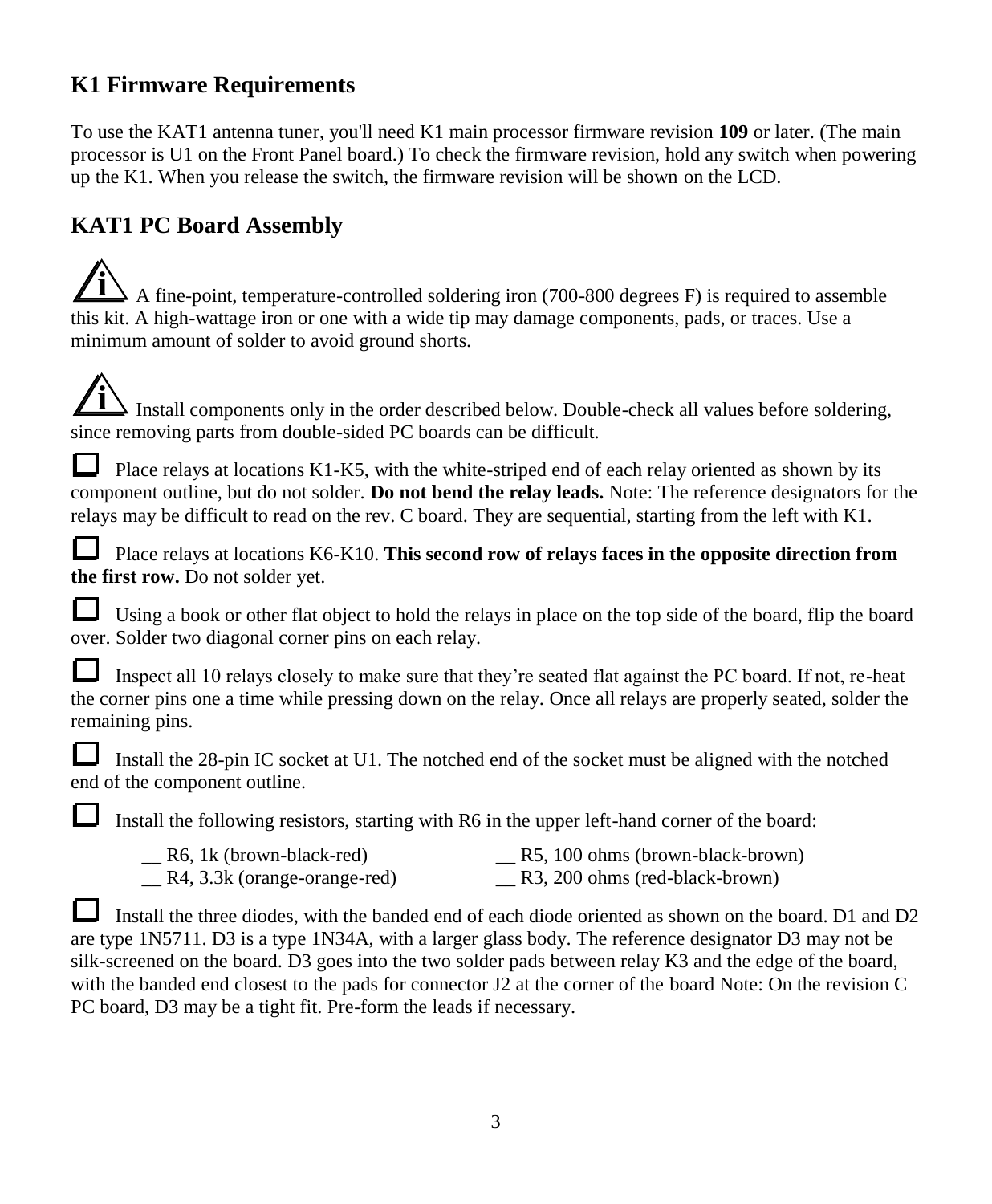Install potentiometers R1 and R2 as indicated by their outlines. Make sure they are fully seated on the PC board and are not tilted. **Trim the leads after soldering**. This is necessary to prevent shorts when the KAT1 is installed above the Filter board.



Install RF choke RFC1, which is located near U1.

Ceramic resonator Z1 looks like a capacitor with three leads. Install Z1 (to the left of U1). Be careful not to overheat the resonator when soldering, as this can alter the resonant frequency. Keep soldering time to 1-2 seconds per lead. Trim the leads after soldering.

Install the LM358 IC at U2, with the notched or dimpled end oriented as shown by the component outline. Bend two corner pins to hold the IC in place, then solder.

Install the trimmer capacitor, C9. The flat side of C9 should be oriented to the left as indicated by its outline.

Install the following capacitors. Note: On the rev. C PC board, the pads for C5 (150 pF) and C17 (.001 µF) may not be spaced perfectly for the supplied capacitors. You may need to pre-form the leads before installation.

| $\equiv$ C1, 10 pF                                          | C <sub>2</sub> , 22 pF | $C_3$ , 39 pF            | $C$ 4, 82 pF | $\sim$ C5, 150 pF (151)                  |
|-------------------------------------------------------------|------------------------|--------------------------|--------------|------------------------------------------|
| $\angle$ C11, $\angle$ C12, and $\angle$ C17, .001 µF (102) |                        |                          |              | $\Box$ C13, and $\Box$ C14, .01 µF (103) |
| $C$ 15, .047 µF (473)                                       |                        | $\sim$ C16, .01 µF (103) |              | $\sim$ C10, 100 pF (101)                 |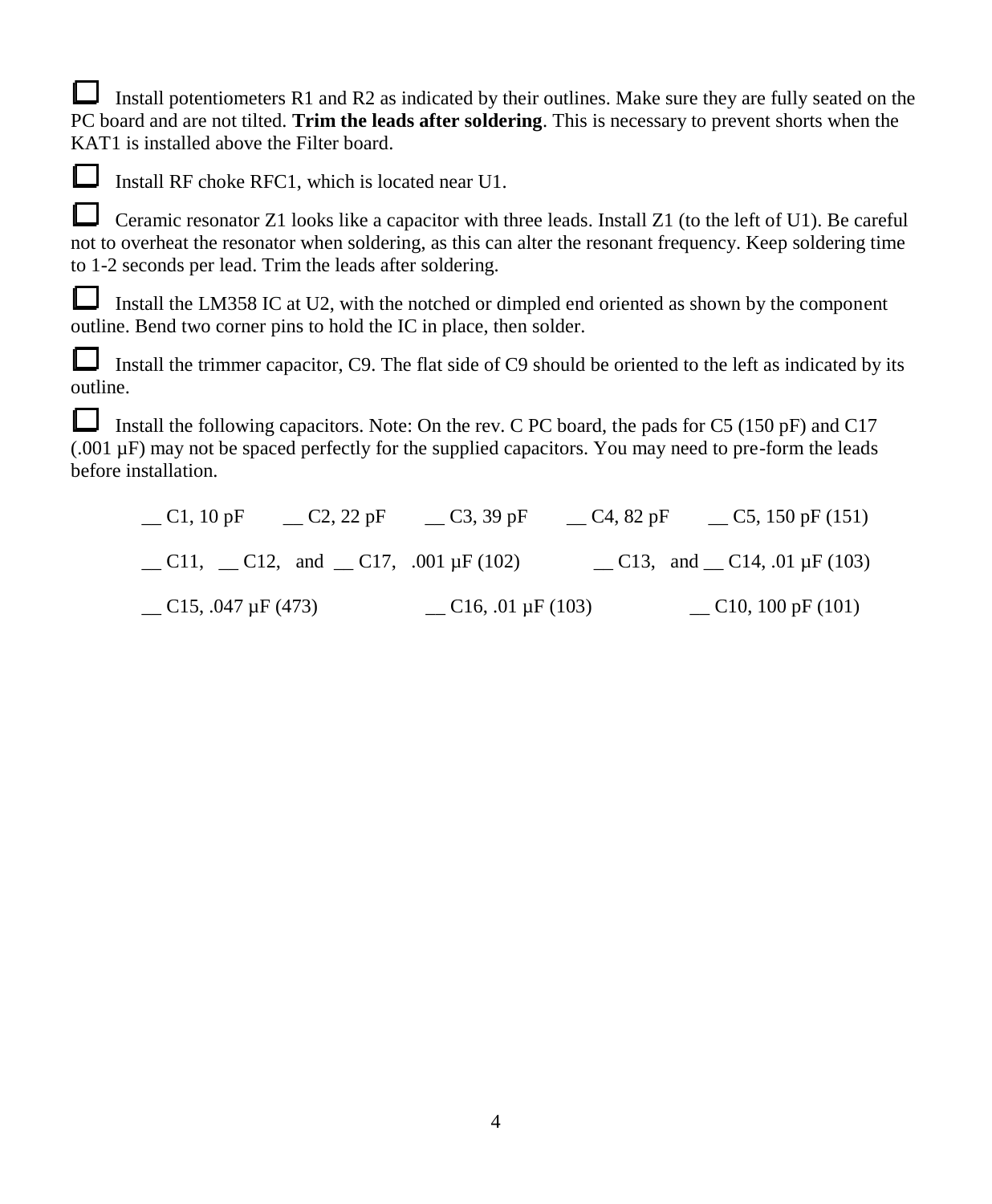**i** In the following steps, inductors L1 through L4 will be wound and installed. *There is no need to adjust the windings to precisely match the inductances shown on the schematic.* 

Inductor L1 is wound on a T37-2 core (red) using 6" (15 cm) of #26 red enamel wire. To wind the inductor, pass the long end of the wire through the core exactly 8 times*. Each pass through the core counts as one turn.* The finished winding should look like the illustration below. Exact turns spacing is not critical.



Remove insulation

Spread out the turns of L1 so they occupy about 80-90% of the core's circumference.

Cut L1's leads to about 1/2" (12 mm) long. Completely remove the enamel insulation from the leads to within 1/8" (3 mm) of the core. The enamel wire provided can be heat-stripped using a small amount of solder on the tip of your iron. Stripping using this method takes 4-6 seconds.

Install L1 vertically on the PC board as shown by its component outline, then pull the leads taut on the bottom of the board.

Trim and solder the leads of L1. When soldering, make sure that the solder binds well to the leads. If the lead appears to be an "island" in a small pool of solder, chances are it is not making good contact. Measure from pad to pad using an ohmmeter to verify the connection.

Wind and install L2 through L4 using the same procedure you used for L1. The number of turns and wire length for each inductor is shown below.

 $\Box$  L2, 12 turns (8" [20 cm])  $\Box$  L3, 17 turns (11" [28 cm])  $\Box$  L4, 25 turns (15" [38 cm])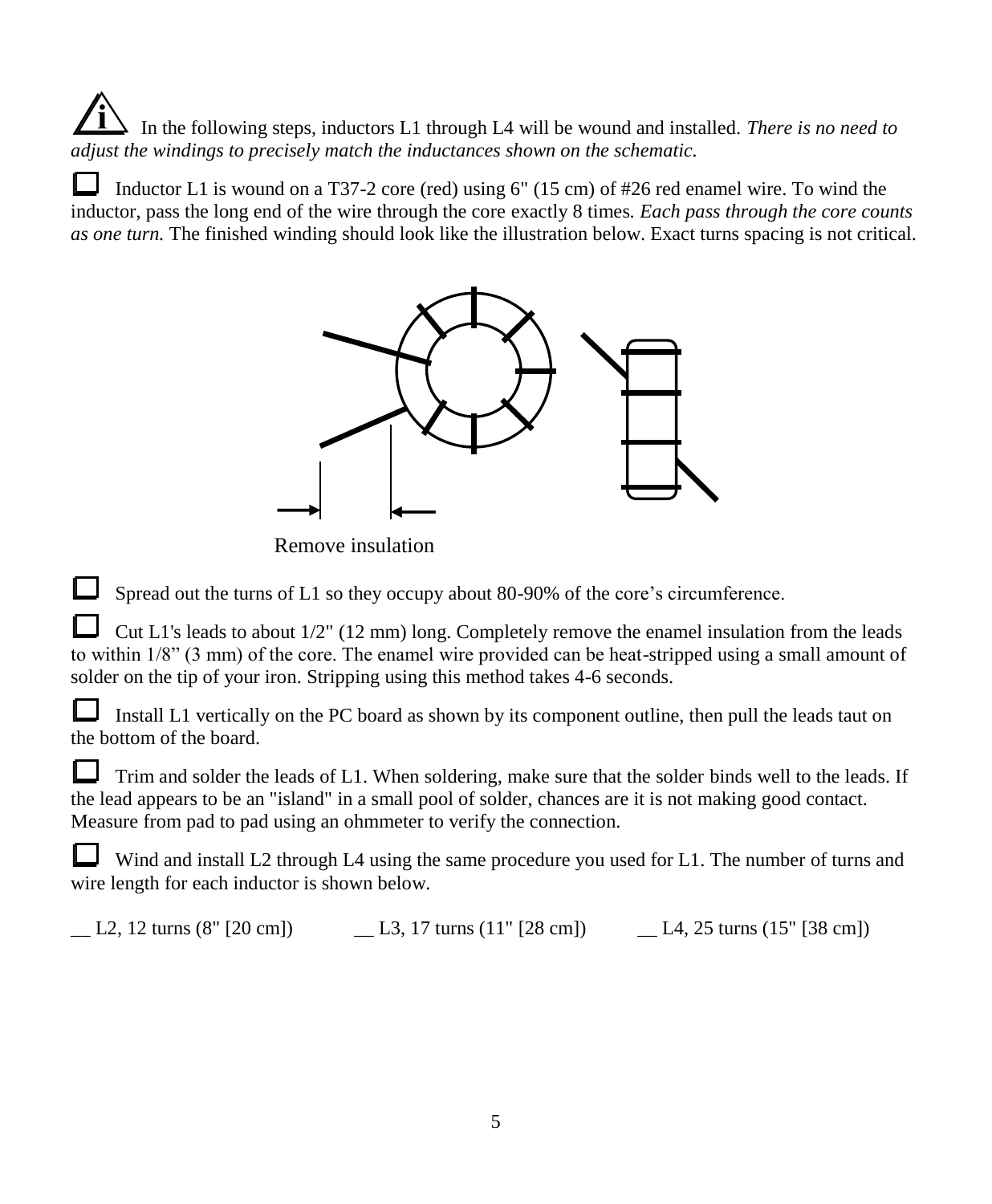T1 is wound on a ferrite toroidal core (gray, FT37-43; may have an orange dot). Cut two 10" (25 cm) lengths of #26 enamel wire, one red and one green. Twist the two wires together, crossing over each other about 3 to 4 times per inch (1-2 times per cm). Then wind the twisted wires onto the core as shown below, using 10 turns. Each pass through the core counts as one turn, and turns spacing should closely resemble the illustration.

**i The wires labeled (1) and (3) should originate from below the core, and wires (2) and (4) from above it, as shown below. This will ensure that the transformer has the correct phasing.**



Trim the leads of T1 to about 1/2" (12 mm) long. Completely remove the insulation from T1's leads up to the edge of the core, using a solder pot or hot soldering iron tip. Do not attempt to burn off the insulation using a match or lighter, as the flame may fuse the pairs of wire together, causing them to become shorted. Another way to remove the insulation is to use fine sand paper.

Tin T1's leads with solder. If the leads do not tin easily, the insulation may not be fully removed.

Using an ohmmeter, measure between the red and green wires to make sure that they're not shorted.

Install T1 as indicated by its PC board outline near the right end of the board. Insert the leads into the numbered holes as shown by the drawing of T1. Pull the leads taut on the bottom of the board. Before soldering, make sure that the entire portion of exposed lead is properly tinned.

Cut a 1-1/8" (2.9 cm) length of insulated, solid-conductor hookup wire. Remove 1/4" (6 mm) of insulation from each end. This jumper will form the 1-turn link winding of T1.

Insert this wire through the center of T1 and into the pad labeled *5*. Bend the wire down to the left and insert the other end into pad *6*. Pull the leads of the wire taut on the bottom of the board, then solder.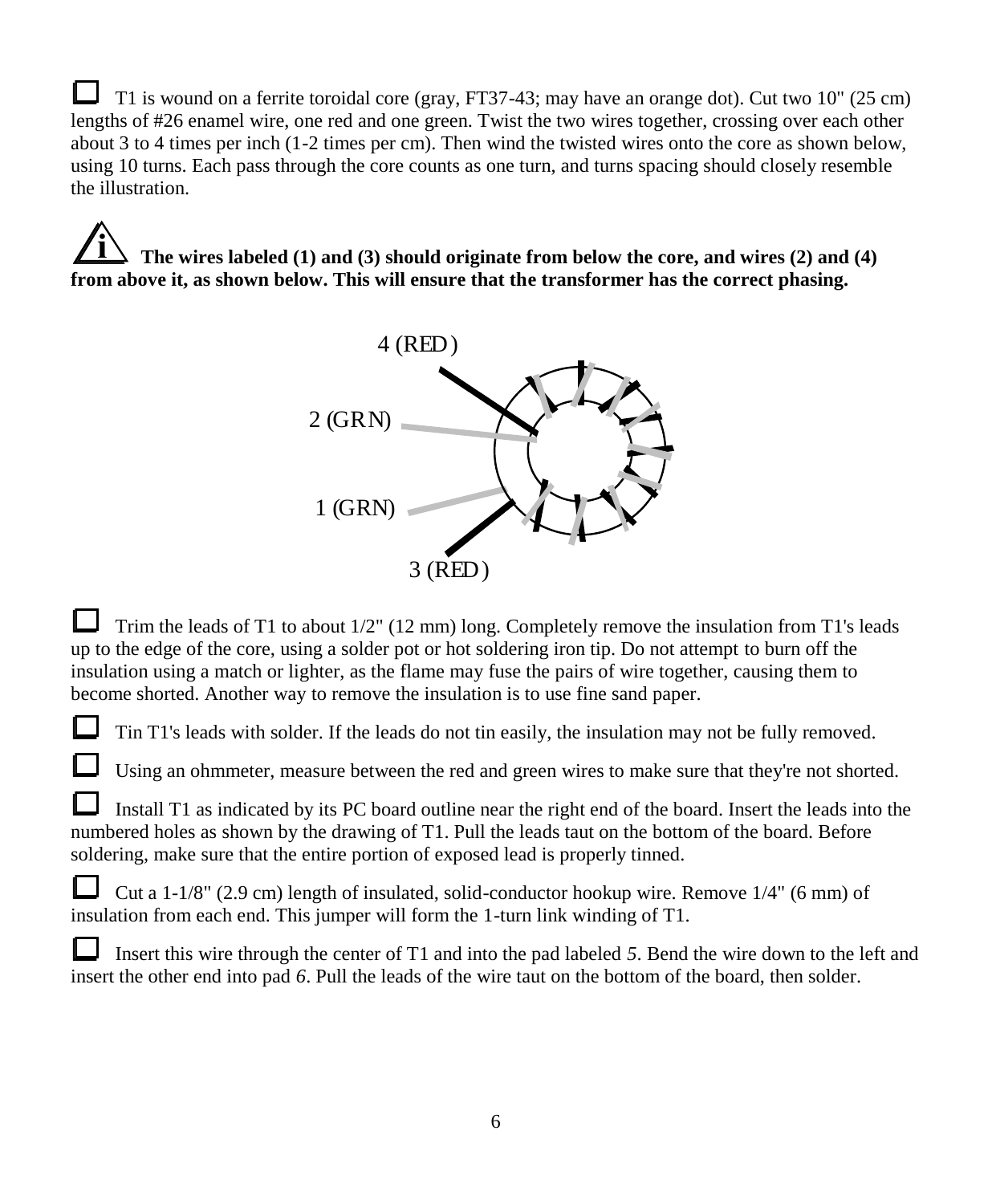Install the 3-pin male connector, P1, on the *bottom* of the ATU board as shown below. Before soldering, make sure the connector is seated flat against the board and is not tilted. If the connector is not mounted correctly, it may be difficult to plug the ATU board into the Filter board.



Install the 10-pin, dual-row male connector, P2, on the *bottom* of the ATU board. As with P1, make sure the connector is seated completely flat against the PC board.

Straighten the pins on U1 (16C72A). Refer to Figure 4-6 in the K1 owner's manual if necessary.

Install U1 in its socket, noting the orientation of pin 1, which is label on the board.

Form a discarded component lead into a small U-shape, and install it between the two pads labeled with a ground symbol (lower left-hand corner of the PC board). Solder the jumper on the bottom of the board.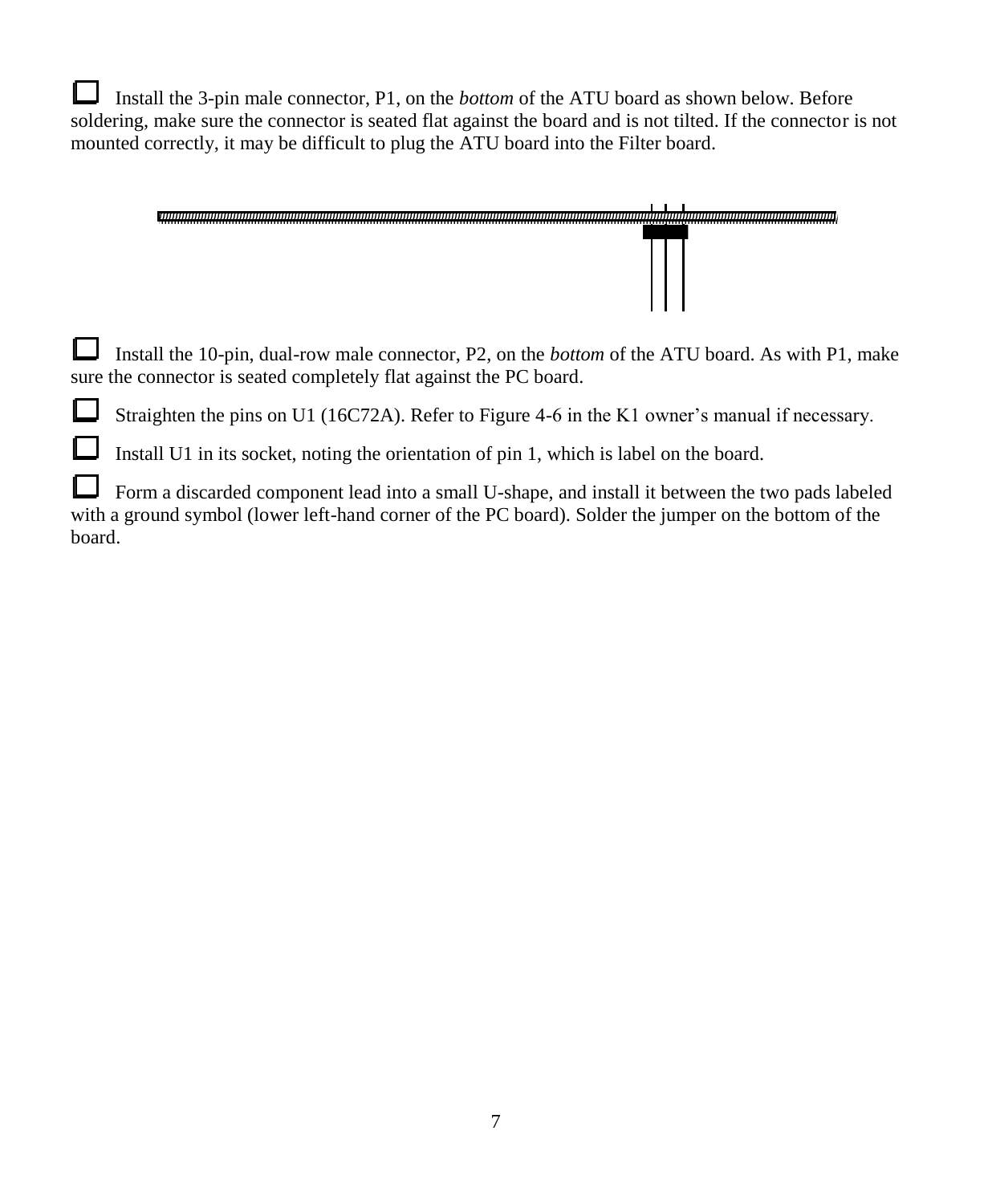### **K1 Filter Board Preparation**

Remove the K1's top cover (four screws).

Remove the three screws holding the Filter board in place, and unplug the board.

Install a 3-pin female connector (FIL-J1) on the *top* side of the Filter board. Before soldering, make sure that the connector is flat against the board and is not tilted.

Remove the jumper between pins 2 and 10 of J2 on the Filter board. Wick out any residual solder.

Install a 10-pin, dual-row female connector (FIL-J2) on the *top* side of the Filter board. Before soldering, make sure that the connector is flat against the board and is not tilted.



If you have any additional Filter boards, repeat the previous three steps for each one.

If any of your Filter boards are not aligned, you should align them now as described in the K1 owner's manual. Filter board alignment cannot be done with the KAT1 installed, since the KAT1 module prevents access to the slug-tuned inductors. See page 40, **Band-Pass Filter Alignment,** and page 46, **Preparation for Transmit Alignment**.

### **K1 RF Board Preparation**

Remove the K1's bottom cover (six screws, plus the connector hardware).

If your K1's RF board is revision E or later, move the RF DET jumper on 3-pin header P3 to the KAT1 position. If your K1's RF board is revision D or earlier, locate R36 on the RF board, near the antenna jack. Unsolder the lead of R36 that is closest to the jack. Bend the resistor up and away from the board, but do not remove it completely. **Note:** If you need to remove the KAT1 later to align a new filter board, you will need to reconnect R36 or move the header on P3 to its original position.

#### **i The following five steps are only necessary if you have revision D or earlier of the K1 RF board.** On later revisions, these parts will already have been installed during RF board assembly.

Install resistor RF-R39 (1.8 k, brown-gray-red) on the bottom of the RF board between Q14 base and ground, if you haven't already. To install this resistor:

- 1. Locate RP4, in the back-left corner of the RF board near the key jack.
- 2. On the bottom of the board, solder one end of R39 to pin 1 of RP4 (the round pad). Keep the lead length very short.
- 3. Solder the other lead of R39 to the nearby ground pad for crystal X6. This pad can be easily identified on the top side of the board; the "X6" label is directly above it.

Solder capacitor RF-C76 (.01 µF, "103") across RF-R39, the resistor in the previous step. Use short leads, and fold the capacitor down so it won't hit the bottom cover.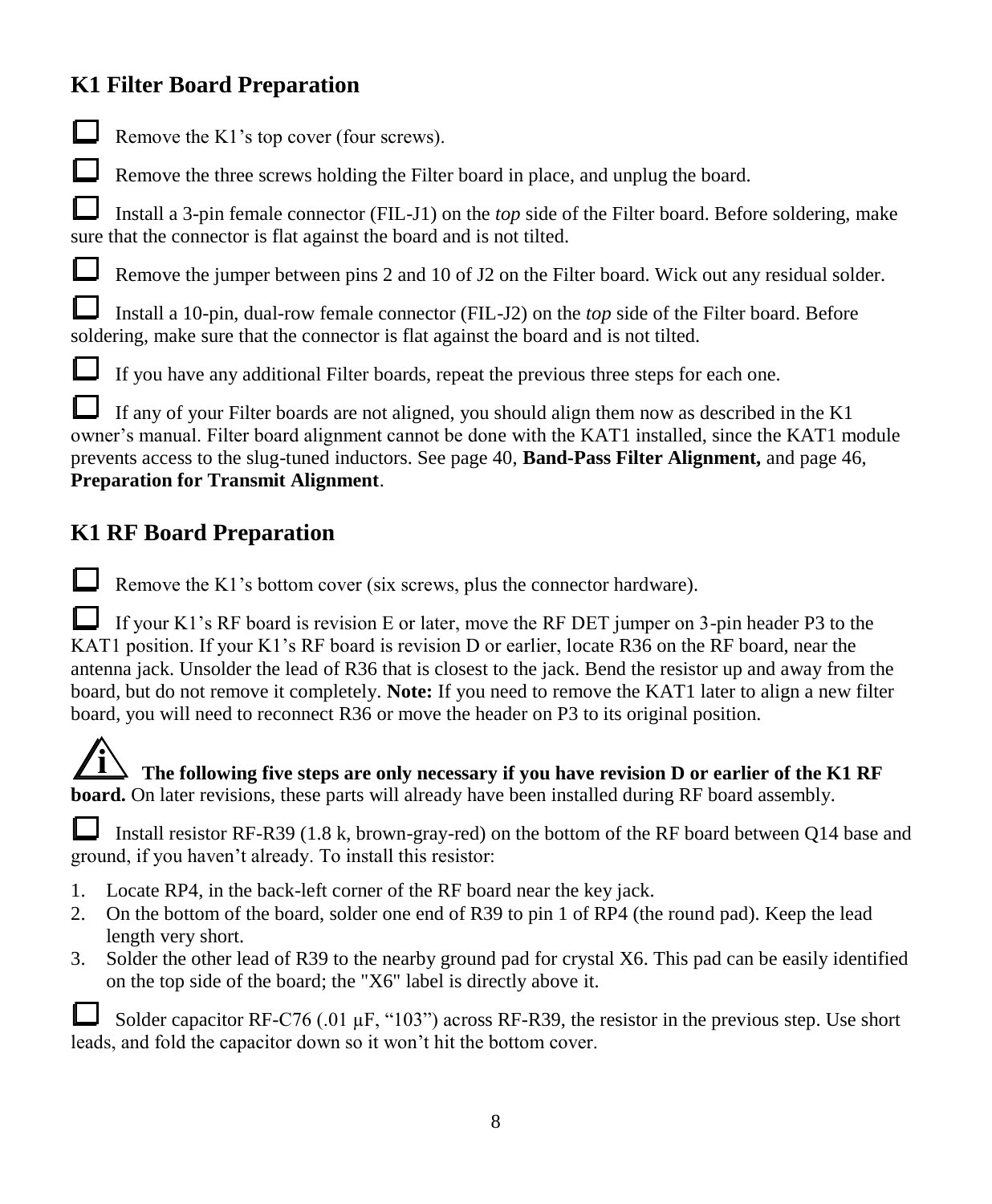On the bottom of the RF board, locate the label **DRV**. Just to the right of the letter  $V$  in **DRV** is a trace segment about 1" (2.5 cm) long, with four 45-degree bends (see below). Carefully cut this trace in approximately the location shown, using a sharp knife or hand milling tool. Use an ohmmeter to verify that the trace is cut.



Solder resistor RF-R4 (5.6 k) on the bottom of the board between the two pads located at either end of the cut trace segment. Use the minimum lead length necessary. Position the resistor so that its leads do not touch any adjacent pads or traces. Solder the resistor on the bottom of the board.

If you plan to use the KAT1 on 80 meters, install a 100-µH RF choke on the bottom of the RF board as described in the K1B80 errata sheet. The RF choke is supplied with the 80-meter band kit.

### **Filter Board and KAT1 Module Installation**

Plug in the Filter board you plan to use, being very careful to line up all 8 pins of each of the three connectors. To hold the Filter board in place, use only the *middle* of the three screws. The two screws at the ends of the Filter board will not be needed, because the KAT1 module's screws will be inserted here.

Set one 5/8" long unthreaded standoff on top of each of the two holes at the ends of the Filter board. These standoffs must not be left out, since they establish the spacing between the two boards.

Plug the KAT1 module into the Filter board, being careful to line up all pins of the 3-pin and 10-pin connectors.

The two 5/8" long standoffs should now be visible through the holes at each end of the KAT1 module. Use two 1" long 4-40 screws and two #4 split lock washers to hold the KAT1 to the Filter board.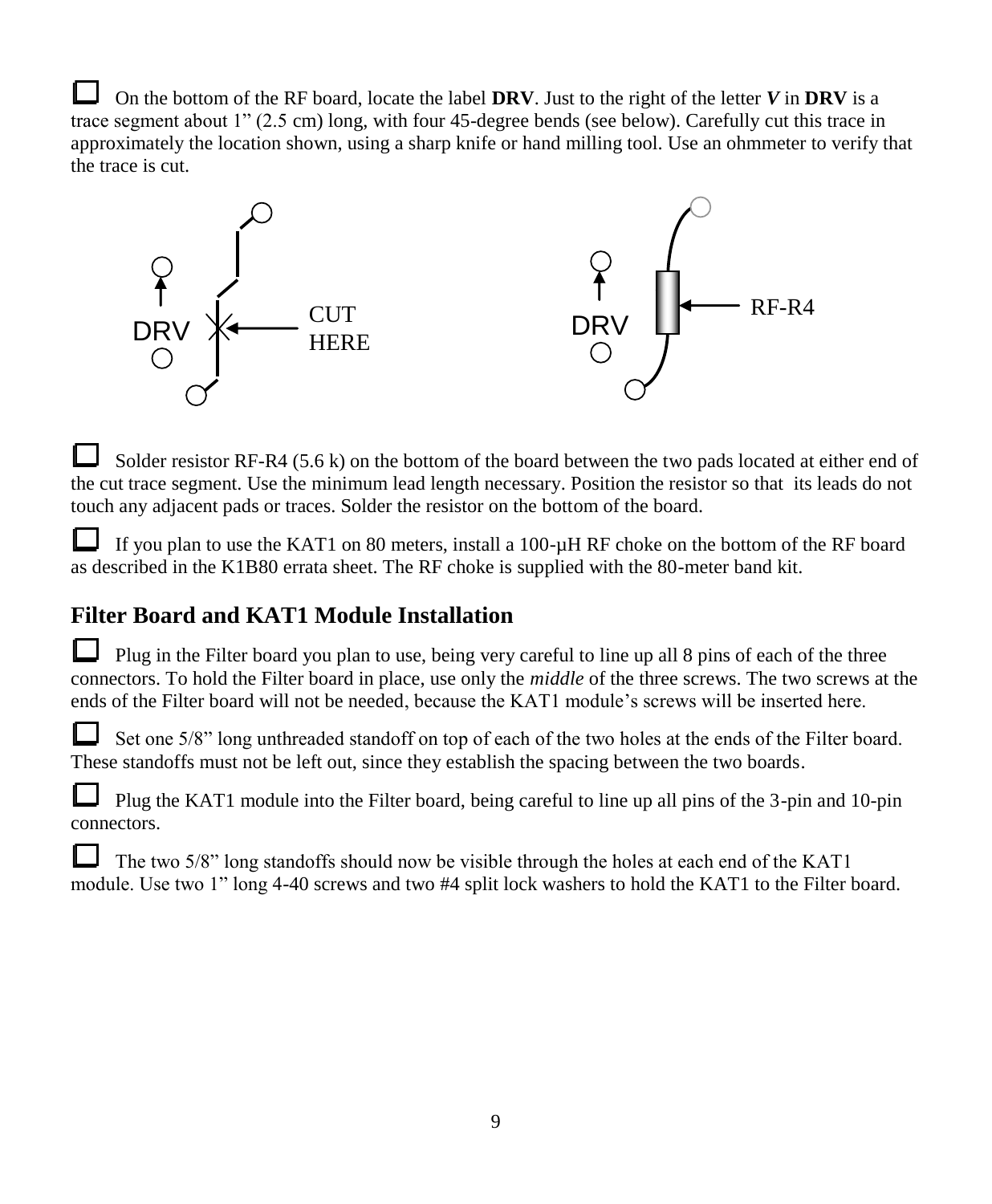# **Initial Test**

Connect a power supply or battery to the K1 and turn on power. If you see or smell smoke, turn power OFF immediately. Check all connections and refer to the Troubleshooting section if necessary.

Tap **MENU** and scroll through the entries until you find **ATU**. To select the mode for the ATU, hold **EDIT**. If you see three dashes (**---**) instead of the **ATU** parameter, refer to Troubleshooting.

Step through the **ATU** menu parameters using **WPM+** and **WPM-**. Each menu entry will be explained in the Using the ATU section.

Set the **ATU** parameter to **L0**. You should hear a relay switch when you move from **L0** to **L1**, then to **L2**, etc., up through **L4**. The same should be true for **C0** through **C5**, as well as **N1** and **N2**. If you don't hear any relays switching, see Troubleshooting.

Connect a 50-ohm dummy load to the K1's antenna jack (5W or higher rating). Use the **OUT** menu entry to set power to 5 watts.

Set the **ATU** parameter to **Fx.x** (KAT1 firmware revision). You should see **F1.1** (or higher). Exit the menu, then hold **WPM+** and **WPM-** together to go into TUNE mode: you should see **r8.5**. Immediately tap any key to exit TUNE.

**Note: <b>r8.5** is an SWR test value only, showing whether digital data is being transmitted successfully from the KAT1 to the K1 in TUNE mode.

# **SWR Bridge Adjustment (C9)**

Make sure a 50-ohm dummy load is connected to the antenna jack.

Select band 1 (the lower of the two bands).

Set the **ATU** parameter to **CLS** (Calibrate SWR) using the menu.

Set power output for 5.0 watts using the **OUT** menu entry. Exit the menu.

Pre-set potentiometers R1 and R2 on the ATU board to about 60% of full clockwise rotation.

Connect the positive lead of a DMM or analog voltmeter to the point labeled **TP1**. Connect the negative lead to the nearby ground jumper.

Locate a non-metallic tuning tool for adjusting ceramic trimmer C9. An alternative is to use a very small flat-blade screwdriver or jeweler's driver, with tape wrapped around the metal shaft to prevent you from contacting it.

Enter TUNE mode by holding **WPM+** and **WPM-** together. Adjust C9 for the lowest possible voltmeter reading. (The null may be sharp.) Cancel TUNE mode by tapping any switch other than **WPM+** or **WPM-**.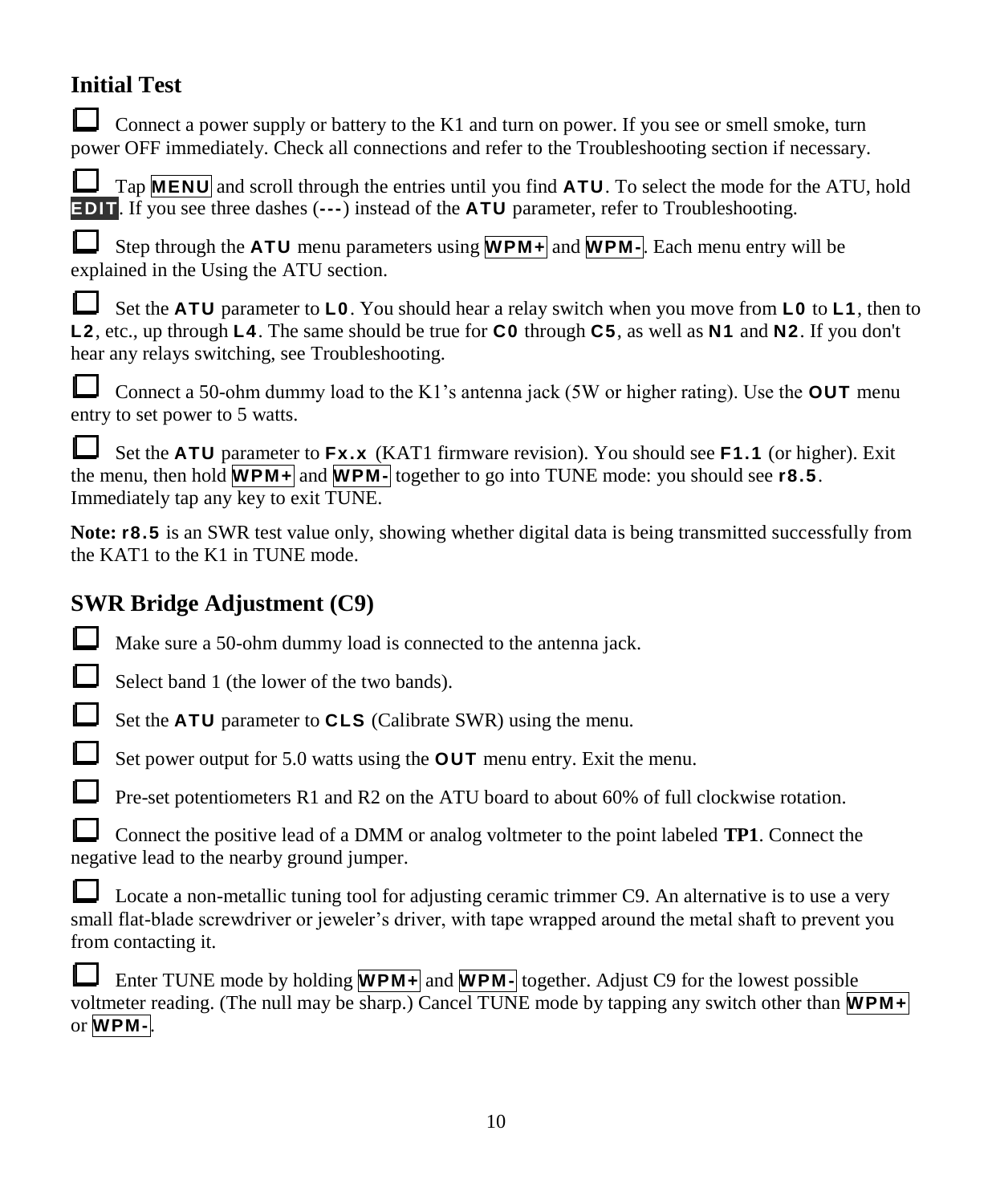# **Power Calibration (R1 and R2)**

| $\angle$ 1 The KAT1 will provide accurate power readings only if properly calibrated. This requires |
|-----------------------------------------------------------------------------------------------------|
| an external wattmeter or an RF probe and digital multimeter (DMM). Appendix E of the K1 Owner's     |
| Manual shows how to construct a suitable RF probe.                                                  |

*If you have an external wattmeter:* connect its input jack to the K1's antenna jack. Connect a 50-ohm dummy load to the wattmeter's output jack. Use short lengths of good-quality coax.

*If you're using an RF probe:* connect a 50-ohm dummy load directly to the K1's antenna jack using the shortest possible leads. Connect the tip of the RF probe to the "hot" lead of the dummy load, and the probe's ground clip to the dummy load's chassis or RF ground. Connect the DC outputs of the RF probe to your DMM, and set the DMM for DC volts (20 or 30 volt scale).



**i**

Select band 1 (the lowest-frequency band).

Use the **OUT** menu entry to set the K1's output to **5.0** watts.

Use the **ATU** menu entry to set the ATU's mode to **CLP** (Calibrate Power), then exit the menu.

*If you have an external wattmeter:* Enter TUNE mode. Once the power has stabilized (about two seconds), tap **WPM+** or **WPM-** until the wattmeter shows close to 5.0 watts. Then adjust R1 on the KAT1 so that the K1's LCD shows the same power.

*If you're using an RF probe:* Enter TUNE mode. Once power has stabilized (about two seconds), tap **WPM+** or **WPM-** until the DMM shows about 14 VDC. Then adjust R1 on the KAT1 so that the K1's LCD shows about 5.0 watts.

**Note:** The power indicated when using when using an RF probe will vary somewhat from band to band due to the stray reactance of both the tuner and the probe. Also, the probe's diode may not perform as efficiently on the higher bands. This is why we recommend doing the **CLP** adjustment on the lower of the K1's two bands.



Adjust R2's rotation to match that of R1 (visually).

### **Final Assembly**

Turn off the K1 and disconnect the power source.

Re-install the bottom cover and the connector hardware.

Due to the height of the ATU board when installed, the rear-most lug on the speaker may touch the case of one of the ATU's relays. To avoid this, fold the speaker lugs as flat as possible; make sure they're not shorted to the speaker frame.

Plug in the speaker. **Route the speaker cable along the K1's right side panel, away from the ATU board and the front panel.** This will minimize stray RF pickup.



Re-install the top cover.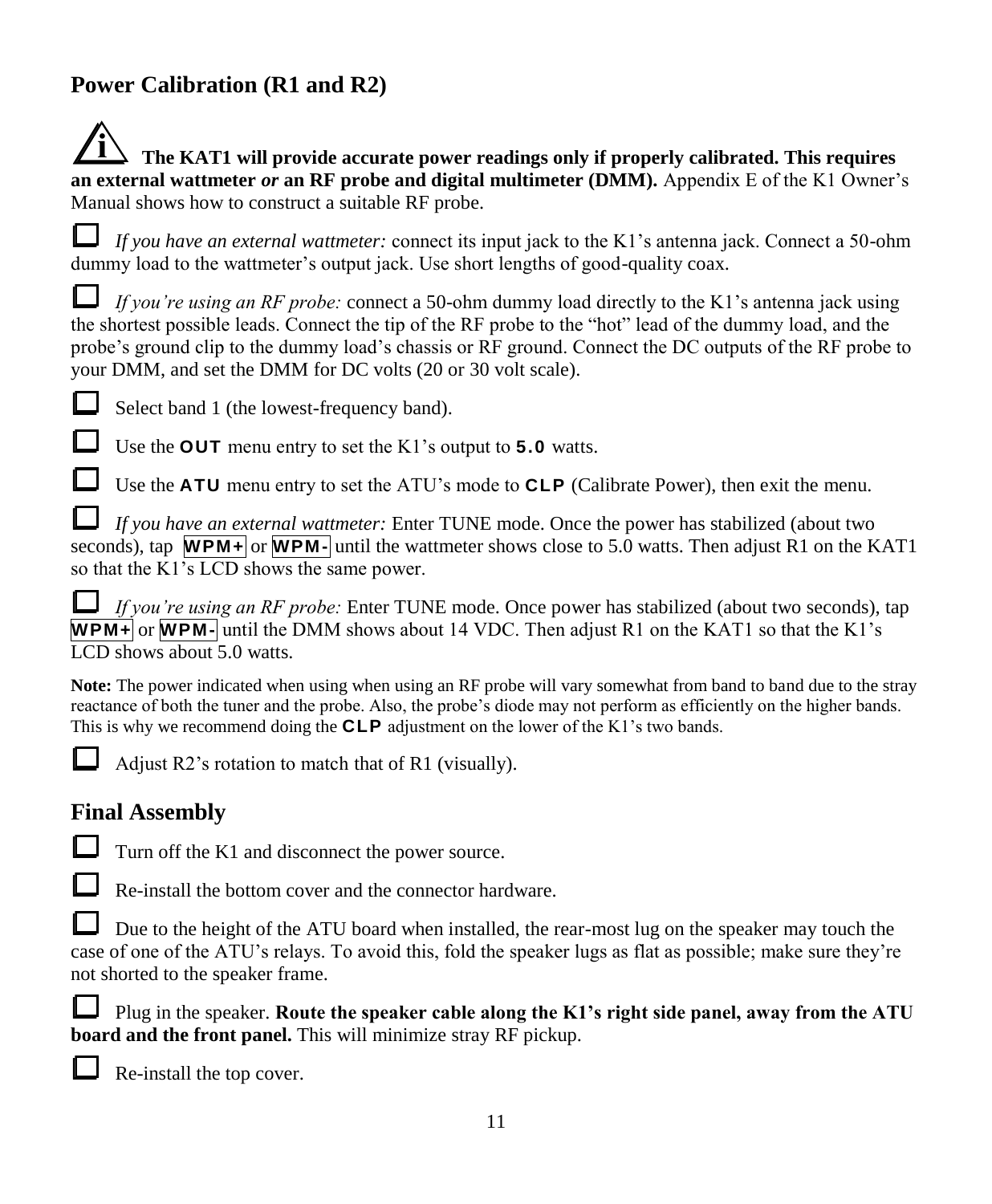### **Using the ATU**

**Caution: Never touch an exposed antenna wire when transmitting.** If you ever feel an RF burn or shock when touching the K1 chassis or key, see **Antenna Considerations**.

#### *Basic ATU Operation (TUN)*

To tune up an antenna using the KAT1:

- Use the K1 menu to set the ATU's operating mode to **TUN** (auto-tune), then exit the menu.
- Connect an antenna and ground to the K1. (You can use most coax-fed antennas, as well as end-fed wires connected directly to the K1 with no coax. Use a balun with balanced feedlines.)
- Enter TUNE mode. Power will be reduced to about 1.5 watts and displayed briefly, then SWR will be displayed while the ATU matches the transmitter to the load (usually 1-5 seconds). If the match is already very good  $(1.2:1)$ , the tuner's L and C settings will not be changed.
- When you no longer hear any relays switching, tune-up has completed, and the final SWR is displayed. At this point you can optionally tap **WPM+** or **WPM-** to change the selected power level. Pressing any other switch or tapping the key will cancel TUNE and restore your specified power.
- ATU settings are stored in EEPROM, and will be recalled instantly whenever you change bands.

### *Displaying Power Output (OUT)*

To display forward power without changing the present L and C settings:

- Change the **ATU** mode from **TUN** to **OUT** and exit the menu.
- Enter TUNE mode; forward power will be displayed until you tap any switch.
- If the actual power output is lower than you selected in the menu, you may have it set higher than the K1 is capable of on the present band. **Always set power to a level at or below the maximum that the K1 can achieve. Use lower power when running from a battery.**

### *Displaying SWR (rx.x)*

To display SWR without changing the present L and C settings:

- Use the menu to change the **ATU** mode from **TUN** to **rx.x** (the most recent SW**R** reading). Example: **r1.2** means that the last SWR reading was 1.2:1.
- Enter TUNE mode; the present SWR will be displayed until you cancel by pressing any switch. Power will be reduced to about 1.5 watts whenever SWR is displayed.

### *Using an External Antenna Tuner (CLS and CLP)*

If you're using an external antenna tuner you can still use the KAT1 to display SWR or power:

- Set the ATU mode to **CLS** (for SWR display) or **CLP** (for forward power display). In both cases, the L and C in the matching network will be set to zero.
- Enter TUNE mode. In the case of **CLS**, power will be reduced to about 1.5 watts, then SWR will be displayed. In **CLP** mode, power will be displayed, and will not be reduced.
- Adjust the external antenna tuner. Once tune-up is completed, exit TUNE mode as usual.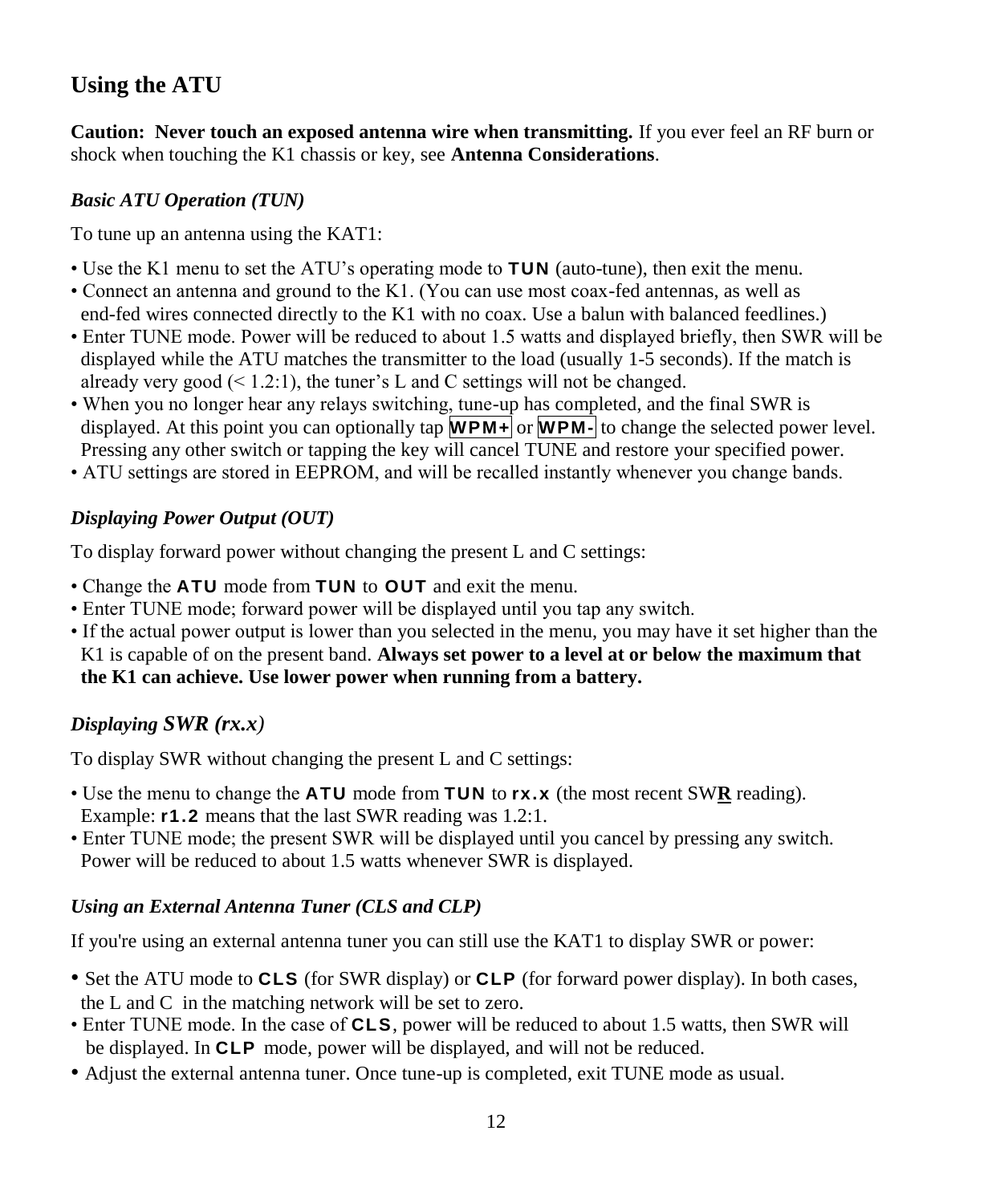#### *Important ATU Operating Tips*

- A 1.0:1 SWR is *not* necessary for good performance. See **Antenna Considerations**. If the final SWR is above 3:1, you may want to use lower power or re-configure your antenna. (The impedance matching range is reduced on 80 meters.)
- If you switch between the various ATU modes frequently, you can assign the **ATU** menu entry to the programmable function switch, **PFn** (see the K1 Owner's Manual for details).
- If you use **DISPLAY** to put the K1 into supply voltage display mode, then enter TUNE, you'll see the transmit-mode battery voltage, not SWR or power output. The ATU settings will not change.
- The ATU menu entry can be used to display the current values of L, C, network type, and other data. See **ATU Modes** for a full listing of all status displays.

#### *ATU Modes*

**Table 1** lists all of the KAT1's operating modes, and what is displayed when TUNE is activated in each mode. The ATU's **TUN** mode is used for normal operation. In this and all other modes where SWR is displayed, power is dropped to approximately 1.5 watts during TUNE. You can override this level by setting power *lower* using the **OUT** menu entry. However, if you see **PLO** on the LCD during TUNE, you may have power set too low to obtain a stable SWR reading.

The other modes are primarily used for calibration and troubleshooting:

- In **CLS** mode (as well as **CLP**), the L and C relays are all reset (L and C = zero).
- The **L0**-**L4**, **C0**-**C5**, **N1**, and **N2** modes select individual L/C/net relays for test purposes. Note: In modes **L0**-**L4**, capacitance is set to 0. In modes **C0**-**C5**, the inductance is set to about 1 µH. See Troubleshooting for details on how to make use of these modes.
- The **Fx.x** menu entry shows the firmware revision. If you enter TUNE in this mode you should see **r8.5**, which is a test pattern for the digital SWR data sent over the RFDET/DATA line.

| Mode       | <b>Description</b>                                                                                     | <b>TUNE</b> | Mode       | <b>Description</b>                        | <b>TUNE</b> |
|------------|--------------------------------------------------------------------------------------------------------|-------------|------------|-------------------------------------------|-------------|
| CLP        | Used for calibration of R1; $L/C =$                                                                    | Power       | NTx        | $1 = Cin$ , $2 = Cout$ (present band)     | <b>SWR</b>  |
| <b>CLS</b> | SWR bridge only; $L/C = 0$                                                                             | <b>SWR</b>  | Exx        | $1-49$ = error (see Troubleshooting)      | <b>SWR</b>  |
| <b>TUN</b> | Auto-tune mode                                                                                         | <b>SWR</b>  | Fx.x       | KAT1 firmware revision, e.g. F1.0         | r8.5        |
| <b>OUT</b> | Forward power display                                                                                  | Power       | $L0-L4$    | Individual inductor test $(C = 0)$        | <b>SWR</b>  |
| TX.X       | SWR from most recent TUNE                                                                              | <b>SWR</b>  | $CO-C5$    | Individual capacitor test $(L = 1 \mu H)$ | <b>SWR</b>  |
| Lx.x       | Inductance, µH (present band)                                                                          | <b>SWR</b>  | N1         | Network relay test, Cin $(L/C = 0)$       | <b>SWR</b>  |
| Cxx        | <b>SWR</b><br>N2<br>Network relay test, Cout $(L/C = 0)$<br>Capacitance, $pF \times 10$ (present band) |             | <b>SWR</b> |                                           |             |

**Table 1. ATU Modes**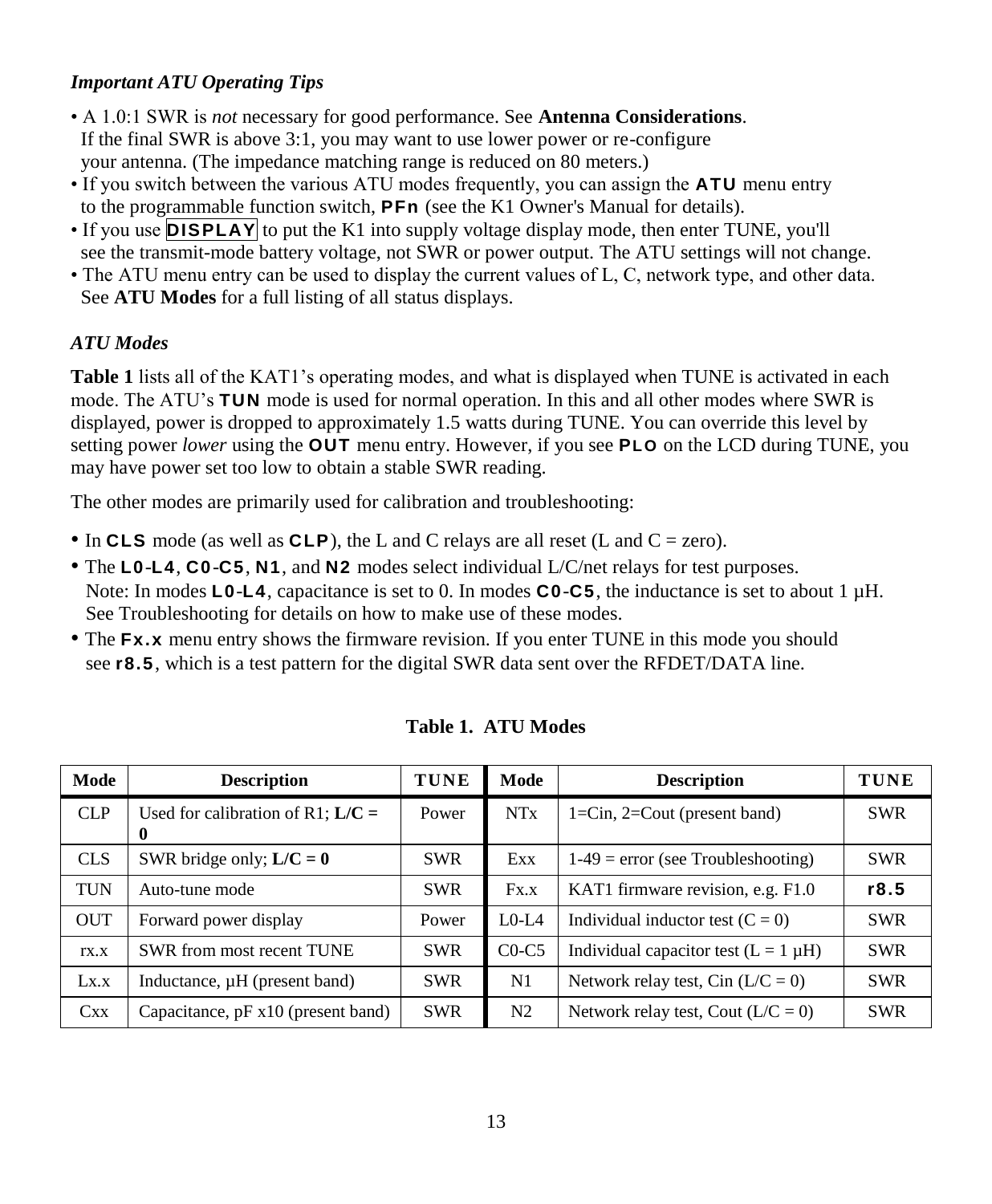### **Antenna Considerations**

An antenna tuner will not *improve* your antenna–it can only tune out the antenna's reactance. In general, use the longest, highest antenna you can put up, and keep the antenna away from power lines and buildings. The KAT1 will work with a wide variety of antennas, some of which are covered below.

#### *Ground System*

A good ground system will provide efficient radiation, better antenna loading characteristics, less RF on the chassis, and safer operation. Use a minimum of two radials, cut to 1/4 wavelength on the lowest band used.

### *Do I Need a 1:1 SWR?*

No—this is a common misconception. For example, if the SWR is 2:1, the loss in transmitted signal strength will be only about 0.5 dB. Of course the KAT1 always tries to hit 1:1, and with most antennas it will find an SWR below 1.5:1 on most bands. If the SWR is higher than 3:1, try using a balun (see below).

#### *Resonant and Multi-Band Antennas*

With resonant antennas such as dipoles, beams, or verticals, the KAT1 will typically improve the match on each band used. It may also allow operation on additional bands, although with beams, the radiation pattern may change completely. With short, loaded whips the tuner may provide multi-band coverage, but such antennas are generally ineffective due to the low radiation resistance. We recommend random-wire antennas for portable use (see below).

One useful trick with coax-fed antennas is to short the center conductor and braid together and treat the system as if it were a random wire. This may allow you to operate well below the antenna's intended bands.

### *Random-Length Antennas*

The KAT1 is optimized for use with long, random-length wire antennas, since these are the easiest antennas to set up in the field (you just toss the wire in a nearby tree). In most cases you can connect such an antenna (and a few ground radials) directly to the K1, with no feedline. However, watch for RF problems, especially if the wire is exactly a half-wavelength long or any multiple thereof on a given band. The KAT1 also works with loops. An untuned loop of wire 30 feet long (or longer), formed into any shape, can be matched on most bands. A loop may work well even if you can't lay out a lot of ground radials.

### *Using Baluns and RF Isolation Chokes*

A balun converts a balanced antenna or feedline to unbalanced (one side grounded) to work with your tuner. A balun can also perform an impedance transformation and/or help isolate the antenna from the rig to reduce RF pickup. You may need a balun if: (1) you're using balanced feedline; (2) you're having trouble matching an antenna on one or more bands; (3) you notice RF feedback or get an RF burn. A low-loss, broad-band, 4:1 balun is a good choice, and may solve all three problems. A 9:1 or 4:1 balun is often used with open-wire line. A 1:1 balun or coaxial isolate choke (current balun) will also work in many cases.

Balun design is covered in many publications, including the *ARRL Handbook*. Also check the Elecraft web site [\(www.elecraft.com\)](http://www.elecraft.com/) for antenna-related application notes.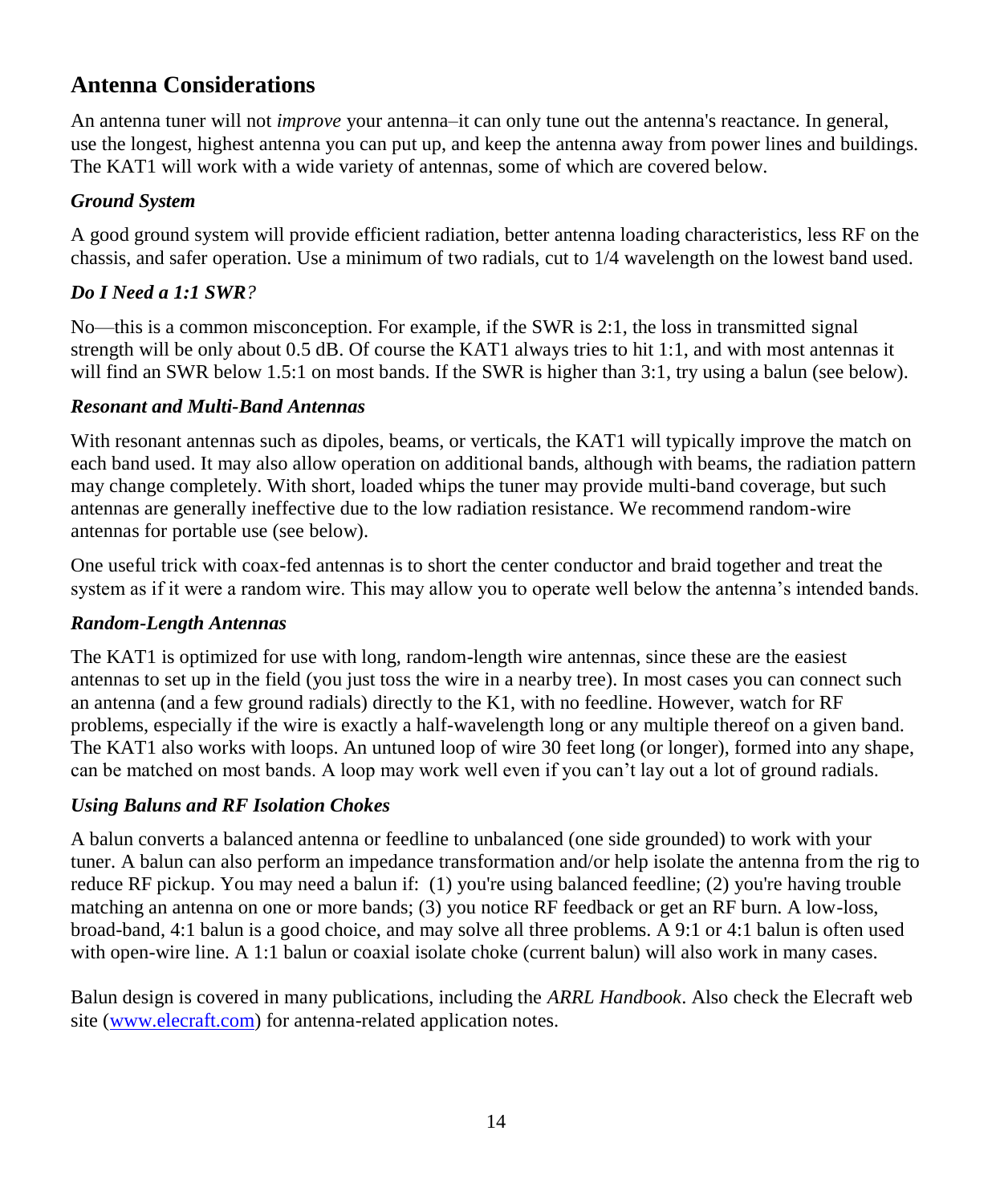### **Troubleshooting**

**If the ATU menu parameter shows "---" at all times,** make sure you have revision 109 or later of the K1 main processor firmware. Other possibilities include a connector shifted by one position, an unsoldered pin, etc. Check the ATU PC board for shorts to ground, solder bridges, and unsoldered connections. Verify that the microcontroller is fully seated in its socket and is not plugged in backwards.

**If you don't see r8.5 when doing TUNE with the ATU in Fx.x mode,** digital SWR data is not being sent correctly across the RFDET/DATA line. Check U2 and D3 for proper orientation. Also look for a short anywhere around U2 or related components.

**If the ATU menu parameter becomes "---" after doing a tune-up,** it may be due to very high RF feedback into the transceiver. Turn power off and back on, then re-test the ATU using a dummy load or a different antenna. If it functions correctly on a dummy load but not on your antenna, try using a balun.

**If the SWR isn't < r1.2 with a 50-ohm load,** C9's setting may be incorrect. On the highest bands the SWR may be slightly higher than 1.0:1 due to stray reactances in the tuner, even when the ATU is in **CLS** mode.

**If the power indicated is always about 0 watts,** the windings of T1 may be reversed, or one or more leads of T1 or L1-L4 may not be properly stripped.

**If you see PLO on the display during any mode that should display SWR,** you probably have power set too low to obtain a stable SWR reading. Power is automatically reduced to 1.5 watts in all SWR-reading modes, so there's usually no need to set power below this level manually, unless you're operating "QRPp" (very low power). In this case, set the power to about 1 to 2 watts for tune-up purposes, then decrease it for operation.

**If the ATU shows an error message (Exx in the menu where xx is between 1 and 49),** you may have a defective microcontroller. **Exx** numbers 50-99 are used for tune-up algorithm tracking, and do not indicate a problem.

**If SWR is not displayed during TUNE with the ATU in CLS, TUN, or a status mode,** you may have high RF feedback into the transceiver. Reduce power to 0.5 watts using the **OUT** menu entry. If this cures the problem, you may need to improve your ground system, move the antenna farther away, or use a balun.

**If the tuner is unable to achieve a low SWR on some bands,** even with several different antennas, you could have a single defective relay or component on the L-C board. Start by slowly scrolling through ATU menu parameters **L0** through **L4**, **C0** through **C5**, **N1**, and **N2**. At each setting you should hear relays switching. If you find one that doesn't, this may pinpoint a bad relay. If the relays are all working but you suspect an inductor or capacitor, you can test each L and C by noting their effect on SWR, one at a time. Start on the highest band. Connect a 50-ohm dummy load to one of the antenna jacks, select **L0**, do TUNE, and note the SWR reading. Then select **L1** and do TUNE again; the SWR should change by a small amount. **L2** should have a larger effect, etc. When the inductance selections cause the SWR to go off the scale (**9.9**), switch to a lower band, go back to **L0**, then test the remaining inductors. Similarly, you can test all five capacitors, starting on the highest band with **C0**, **C1**, etc. You'll know you have found the bad component if it has too large or small an effect (or no effect) on SWR, in relation to the others tested.